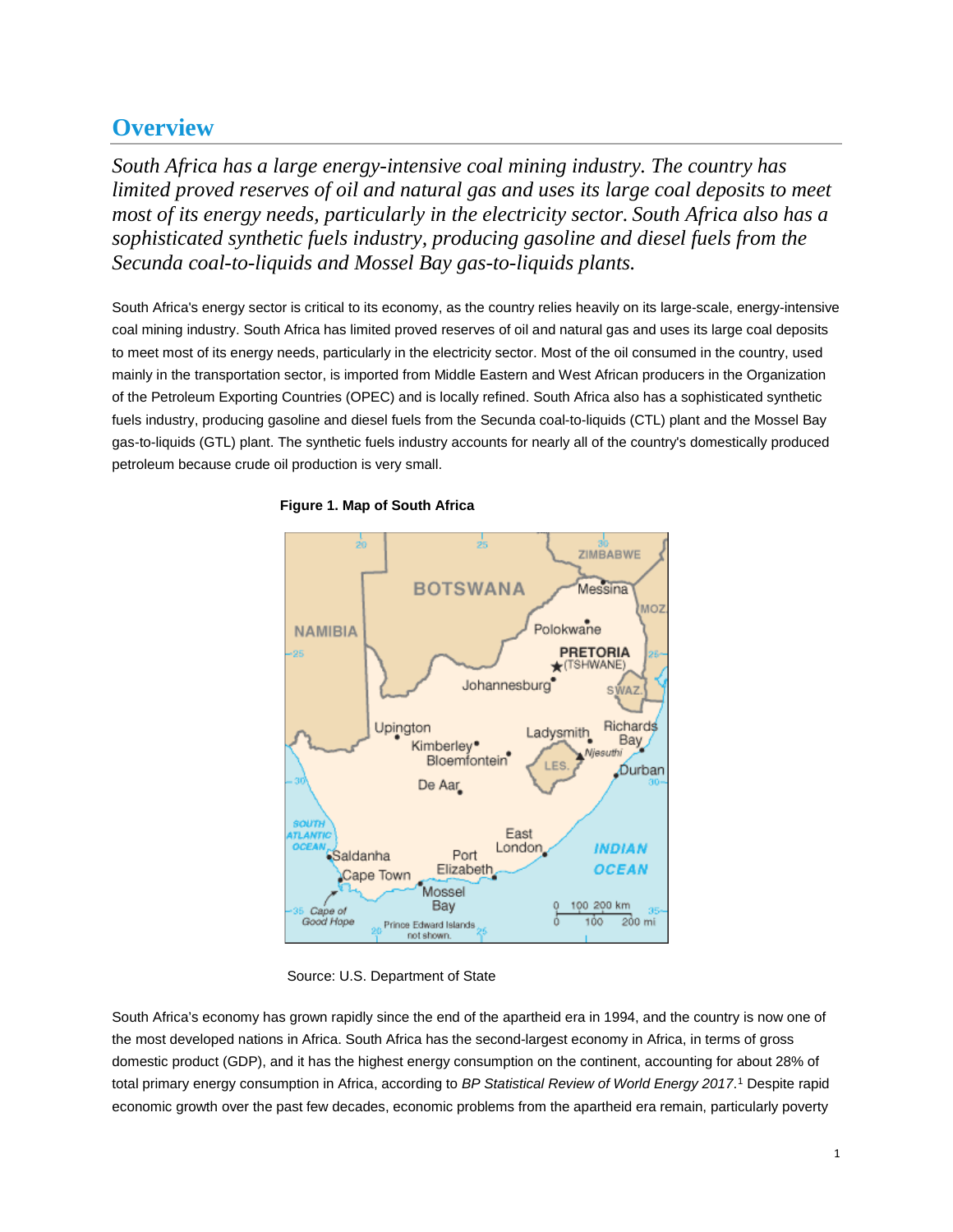and the lack of economic participation among disadvantaged groups. The South African government has committed to ensuring that black-owned companies have access to energy and mining sector activities under its Black Economic Empowerment (BEE) program. In addition, the [2000 Petroleum and Liquid Fuels Charter](http://bee.b1sa.co.za/docs/Petroleum%20and%20Liquid%20Fuels%20Industry.pdf) sets a target to place 25% of the oil industry (across all facets) in the hands of black-controlled energy companies.

According to a 201[5 study](http://www.eia.gov/analysis/studies/worldshalegas/) by the U.S. Energy Information Administration (EIA), South Africa holds the eighth-largest technically recoverable shale gas resources in the world (390 trillion cubic feet) primarily located in the Karoo basin. The South African government hopes that shale gas will provide the country with a reliable alternative fuel to coal. However, regulatory uncertainty and environmental concerns have delayed exploration. Some progress was recently made when the Petroleum Agency South Africa (PASA) announced that it would start processing existing applications for exploration permits in late [2](#page-16-0)017.<sup>2</sup>

In 2016, 70% of South Africa's total primary energy consumption came from coal, followed by oil (22%), natural gas (4%), nuclear (3%), and renewables (less than 2%), according to *BP Statistical Review of World Energy 2017* (Figure 2).<sup>[3](#page-16-1)</sup> South Africa's dependence on coal has led the country to become the leading carbon dioxide emitter, on a volumetric basis, in Africa (accounting for 35% of emissions in Africa) and the 14<sup>th</sup>-largest emitter in the world, according to the latest *BP Statistical Review* estimates. [4](#page-16-2)



**Figure 2. Total primary energy consumption in South Africa, 2016** 



Note: Traditional solid biomass and waste are not included in the total. Source: *BP Statistical Review of World Energy 2017*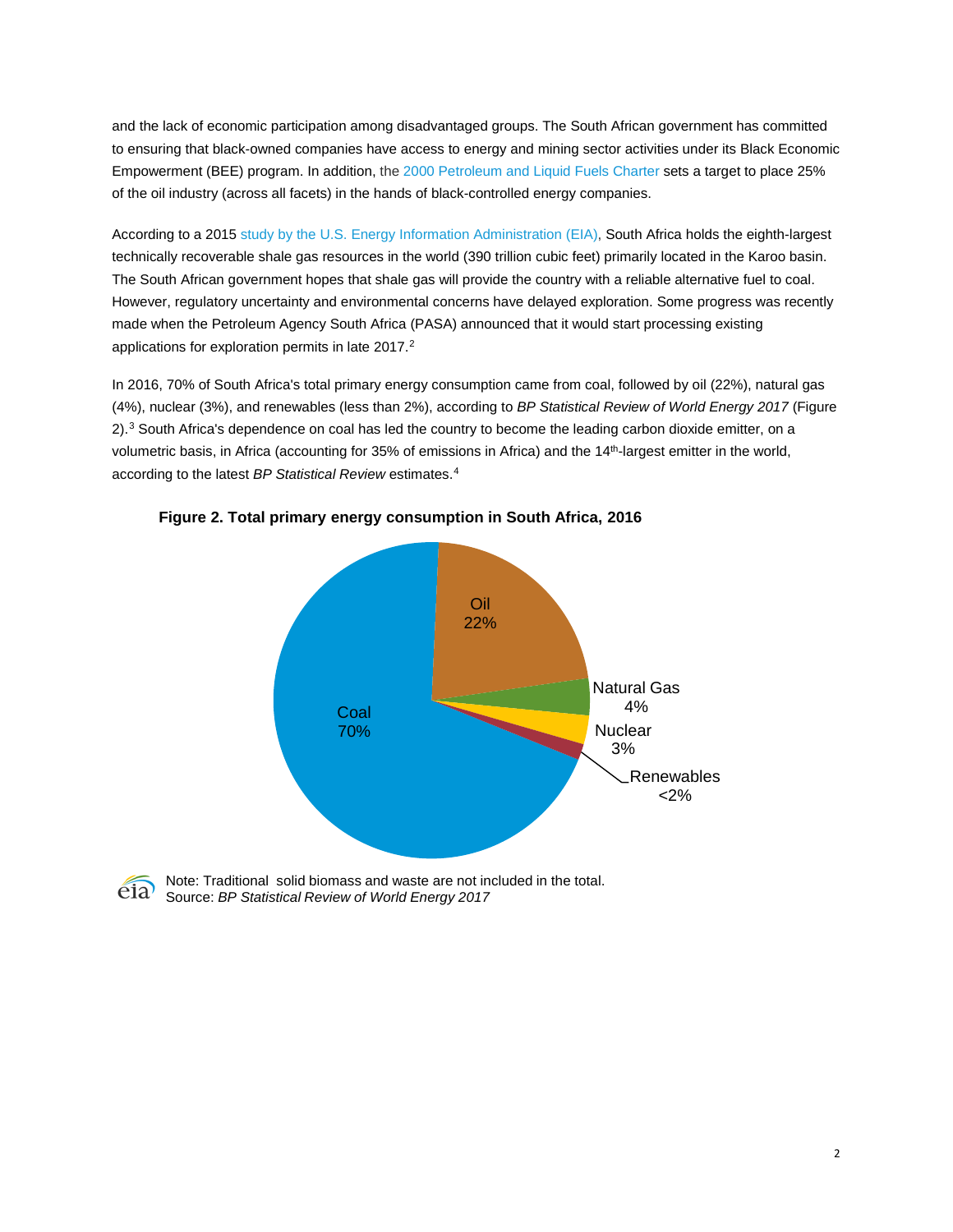## **Energy sector management**

*PetroSA, a South African state-owned company, operates upstream oil and natural gas producing assets in South Africa, along with the GTL plant in Mossel Bay. Sasol, a privately owned company based in South Africa, operates the Secunda CTL plant, has a majority interest in the Natref oil refinery, partially owns the pipeline transporting natural gas from Mozambique to South Africa, and is involved in coal mining.* 

## *Regulatory organizations*

South Africa has several government agencies and companies involved in the coal, natural gas, and oil sectors. The Petroleum Agency of South Africa [\(PASA\)](http://www.petroleumagencysa.com/) regulates oil and natural gas exploration and production and provides public data on those activities. The National Energy Regulator of South Africa [\(NERSA\)](http://www.nersa.org.za/) regulates the electricity sector, natural gas pipeline industries, and petroleum pipeline industries. NERSA regulates electricity prices and promotes private sector participation by encouraging investment by independent power producers (IPPs) and off-grid technologies to meet rural energy needs. **[Eskom—](http://www.eskom.co.za/live/index.php)the state-owned electricity company—generates about 90% of** South Africa's electricity and owns and operates the national electricity grid.<sup>[5](#page-16-3)</sup>

### *Major Companies*

South Africa's upstream oil and natural gas sectors are dominated by the state-owned company Petroleum Oil and Gas Corporation of South Africa [\(PetroSA\)](http://www.petrosa.co.za/Pages/Home.aspx), while the downstream oil sector is more diversified and includes companies from Europe, North America, and Asia. BP, Shell, Chevron, Total, and Engen are the main players in the downstream oil and petrochemical industry. PetroSA operates all upstream oil- and natural gas-producing assets in South Africa, along with the GTL plant at Mossel Bay. The company also participates in oil and natural gas activities internationally.

[Sasol](http://www.sasol.com/sasol_internet/frontend/navigation.jsp?navid=1&rootid=1) is another major player in South Africa's energy industry and operates Secunda, one of the world's largest coalbased synthetic fuels plant. The company holds majority interest in the 88,000 barrels per day (b/d) Natref refinery. Sasol is also involved in coal mining and marketing of natural gas and oil products. According to Sasol, the company mines 40 million metric tons (MMt) of marketable coal per year (mostly used at the Secunda CTL plant) and exports about 2.8 MMt per year. Sasol distributes and markets natural gas produced in Mozambique that is exported to South Africa via a pipeline partially owned by Sasol. [6](#page-16-4)

Sasol has operations around the world, ranging from supplying petrochemicals to using its proprietary Fischer-Tropsch conversion technology to pursue opportunities to open GTL plants. Sasol has a 49% stake in Qatar's Oryx GTL plant (Qatar Petroleum owns 51%) that came online in 2007. Sasol also has GTL projects in Nigeria and Uzbekistan. Sasol is also considering developing a GTL plant at Lake Charles, Louisiana, in the United States and a GTL plant in Alberta, Canada, although both projects are now on hold as a result of recent low oil prices.<sup>[7](#page-16-5)</sup>

Major companies that participate is South Africa's coal sector include Anglo American, BHP Billton, and Xstrata Coal. The South African-based, majority black-owned coal company Exxaro also ranks among the top producers. Coal mining in South Africa is mainly undertaken by privately owned companies, and the shareholders o[f Richards Bay,](http://www.rbct.co.za/) the country's main coal port, are all private companies as well. The state-owned compan[y Transnet](http://www.transnet.net/Pages/Home.aspx) controls the railways used to transport coal from the mines to the ports.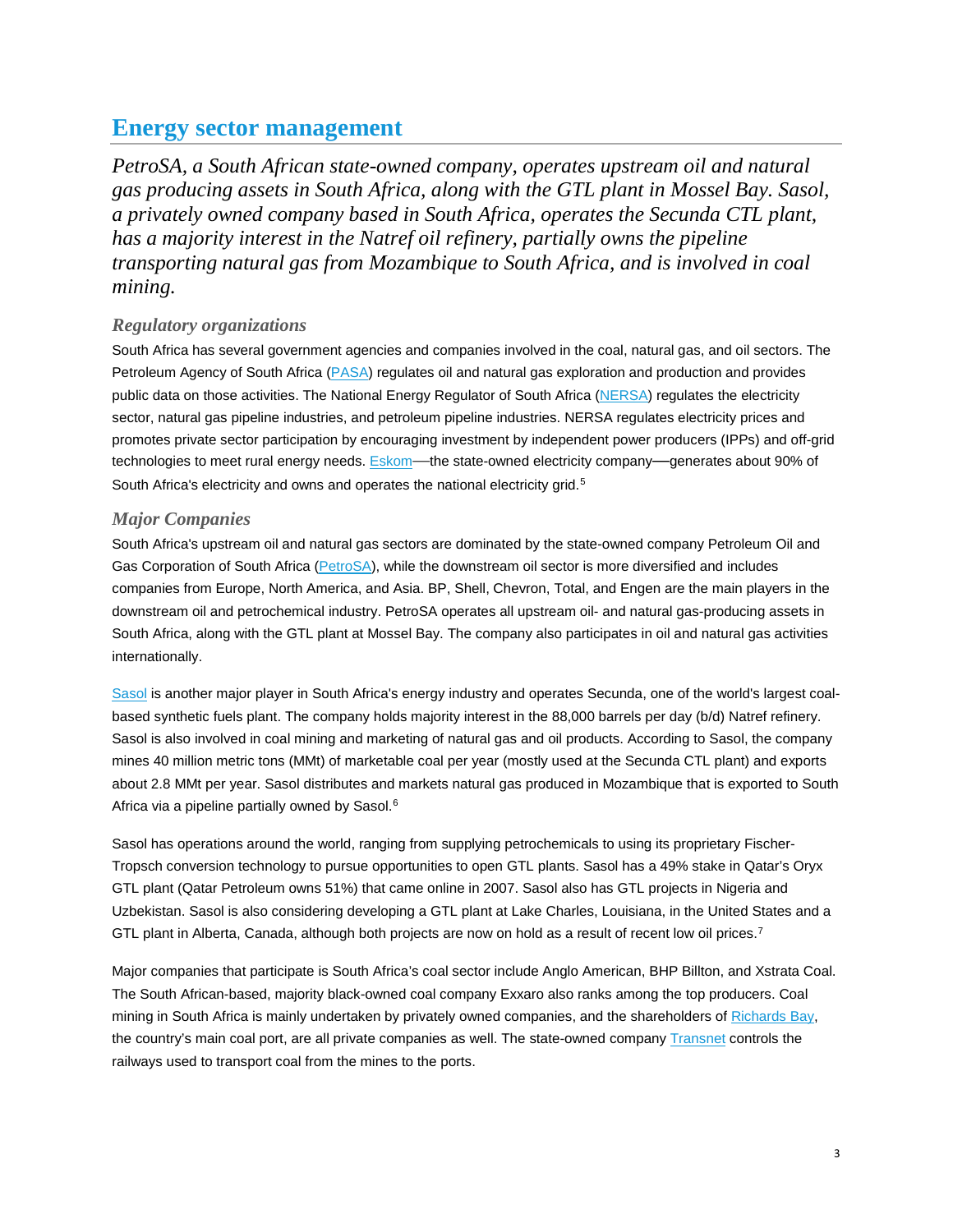## **Coal**

*South Africa has the world's tenth-largest amount of recoverable coal reserves and holds 75% of Africa's total coal reserves. Coal consumption in South Africa is expected to continue to increase as new coal-fired power stations are scheduled to come online to meet rising demand for electricity.*

South African proved coal reserves were estimated at 11 billion short tons at the end of 2016, the 10th-largest in the world, according to the *BP Statistical Review of World Energy 2017*. South Africa's coal reserves accounted for 75% of those in Africa and 1% of total world reserves.<sup>[8](#page-16-6)</sup>

South Africa's economy is heavily dependent on coal, as it accounts for about 70% of the country's total primary energy consumption (Figure 2). The electricity sector accounts for more than half of the coal consumed in South Africa, followed by Sasol's petrochemical industries, metallurgical industries, and domestic heating and cooking, according to Eskom. [9](#page-16-7)

South Africa's coal production and consumption levels have remained relatively stable over the past decade. In 2016, the country produced an estimated 277 million short tons (MMst) and consumed 191 MMst of coal (Figure 3).<sup>[10](#page-16-8)</sup> Most of the coal produced comes from the Witbank, Highveld, and Ermelo coal fields, which are located in the eastern part of the country near Swaziland. South Africa has the potential to increase coal production, particularly from the resource-rich Waterberg basin in the northeastern area of the country. One of the main bottlenecks to increasing coal exports is the lack of railway infrastructure used to transport coal from the inland mines to the ports. Transnet, South Africa's railway operator, is investing billions of dollars to expand railway infrastructure over the next few years. Several railway projects are slated to be commissioned by 2021, which should facilitate transporting coal to export facilities and demand centers within South Africa.<sup>[11](#page-16-9)</sup> However, weaker global coal demand, lower international coal prices over the past few years, and some regulatory uncertainties have delayed investments in these mine projects.<sup>[12](#page-16-10)</sup>

Some of South Africa's mining projects are allocated to domestic electricity generation versus coal exports. South Africa's electricity consumption is increasing, and coal production will be needed to fuel new power plants that are currently under construction. Coal use—especially by Eskom and Sasol—is expected to rise over the next few years.[13](#page-16-11) Eskom is expanding its coal-fired electricity capacity to meet growing demand by bringing online coal-fired power plants—Medupi (4,764 megawatts (MW) and Kusile (4,800 MW)—in stages by 2022. Two units of the Medupi power plant and the first unit of the Kusile plant (collectively 2,388 MW of capacity) were operational by September 2017.<sup>[14](#page-16-12)</sup> However, coal consumption in the power sector is expected to face competition from natural gas and renewable energy in the next few years.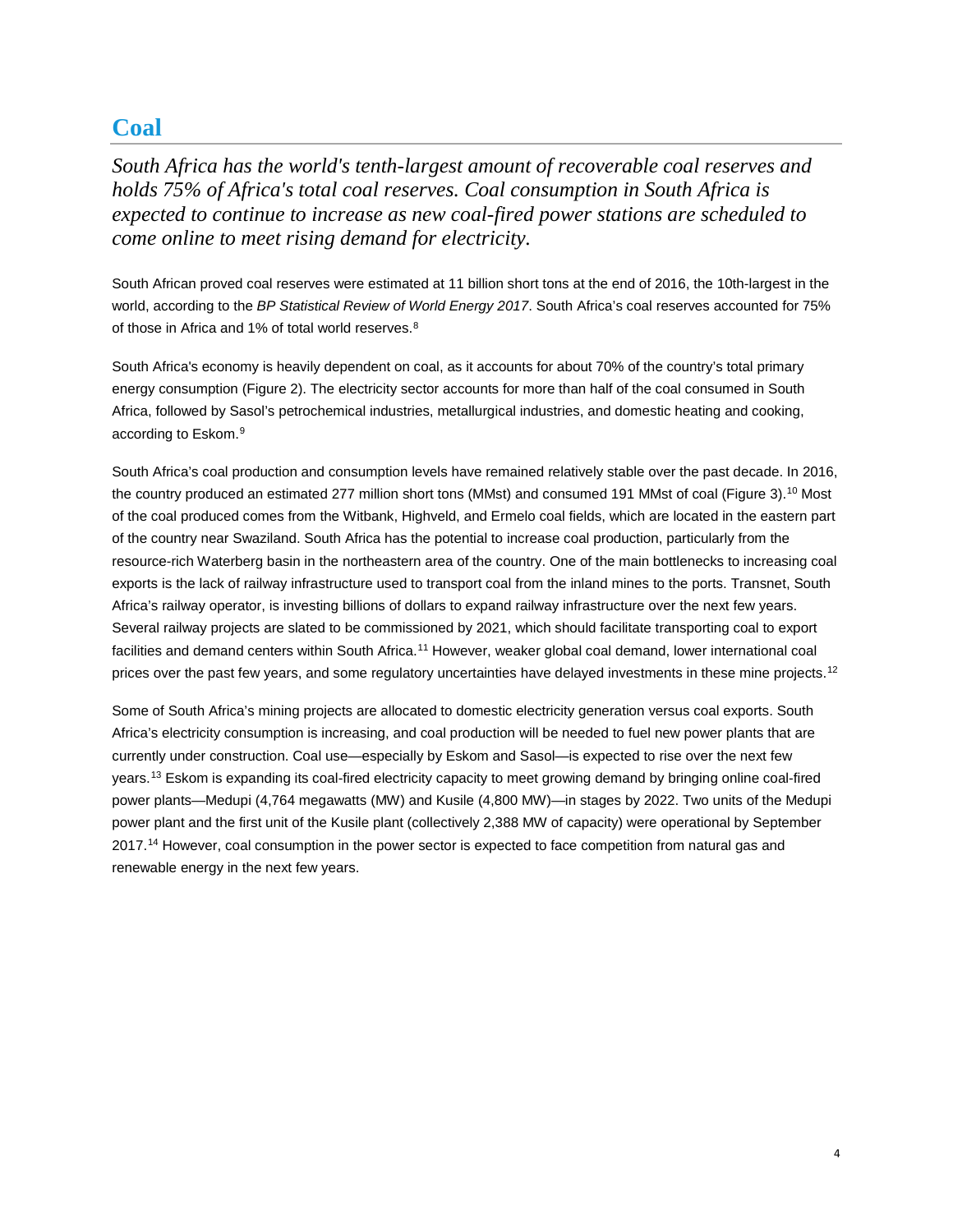

#### **Figure 3. Total primary coal production and consumption in South Africa**

## **Coal-to-liquids (CTL)**

South Africa produces synthetic fuels from low-grade coal and a small amount from natural gas. At the Sasol synfuels plant in Secunda, more than 37 MMst of coal each year are converted into liquid fuels and a range of chemical feedstock. The plant houses two factories with a total capacity of 160,000 b/d of oil equivalent.[15](#page-16-13) Sasol proposed an expansion of Secunda's capacity and construction of another CTL facility, although these projects have been postponed until it has a provision for carbon capture at these facilities. [16](#page-16-14)

## **Exports**

*South Africa exports about 30% of its coal production and is the fifth-largest global coal exporter. Most of South Africa's coal exports are sent to Asia, with India being the largest recipient.* 

South Africa exported about 30% of its coal production (85 MMst in 2016), making it the world's fifth-largest global coal exporter. Asia received nearly two-thirds of South Africa's coal shipments, with the largest destination being India, which accounted for nearly half of South Africa's coal exports (Figure 4). [17](#page-16-15) Europe is the second-largest regional importer of South Africa's coal, followed by the rest of Africa, the Middle East, and the Americas. South African exports have shifted to India and South Asia and away from Europe and China over the past several years.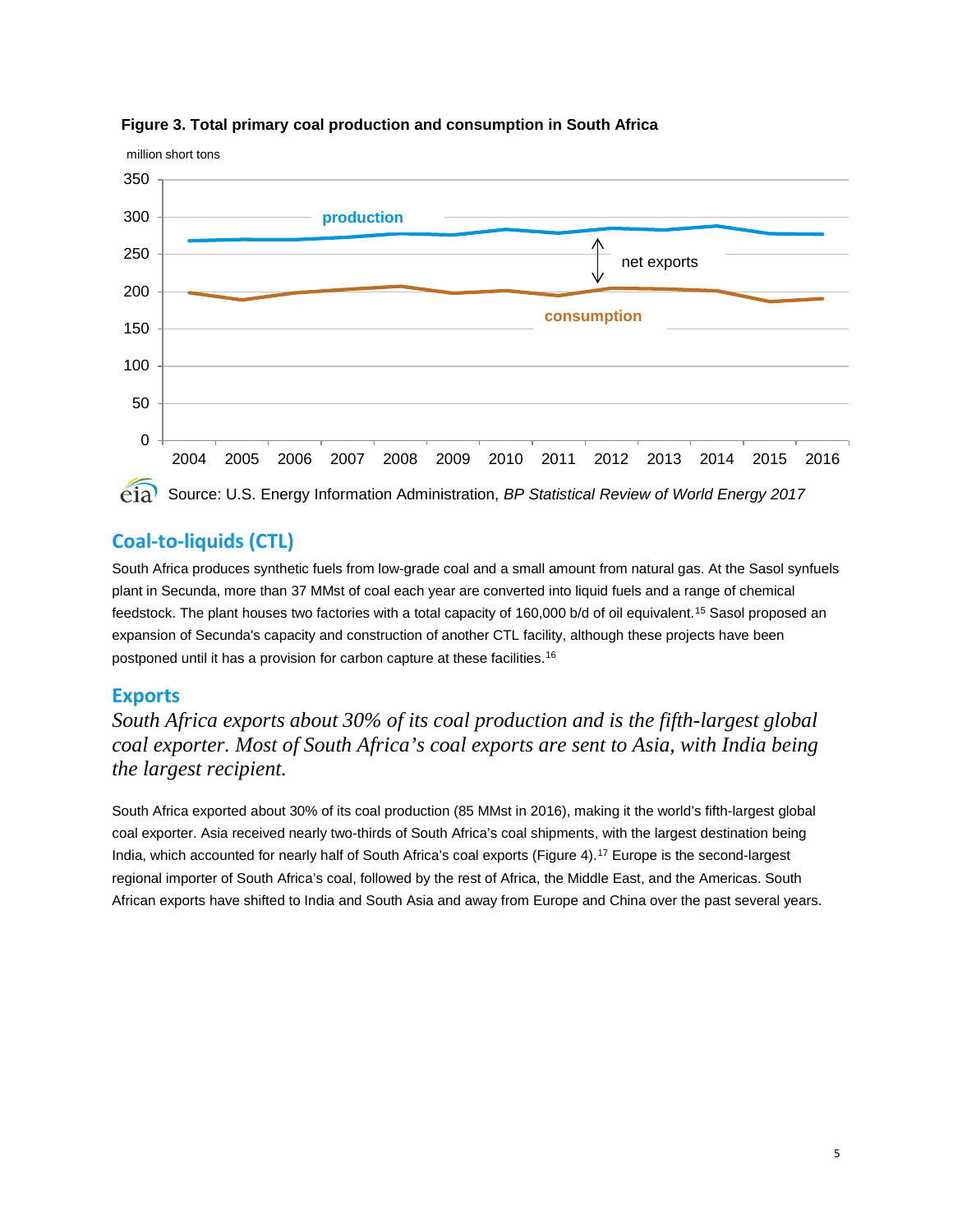

**Figure 4. South Africa's coal exports, by destination, 2016**



Note: Total coal exports were 85 million short tons. Source: Global Trade Tracker

About 95% of South Africa's coal is exported via the Richards Bay Coal Terminal (RBCT), and the remainder is exported via the Maputo and Durban terminals.<sup>[18](#page-16-16)</sup> RBCT is located on the eastern coast of South Africa and is one of the world's largest coal export terminals. It began operation with a design capacity of 13 MMst per year in 1976, and it has since gone through several capacity expansions, increasing the export terminal's design capacity to its current level of 100 MMst per year.<sup>[19](#page-16-17)</sup> There are proposals to expand RBCT's capacity to 121 MMst per year. These plans have been delayed because the terminal still operates below its capacity as a result of inadequate rail capacity needed to transport coal produced at inland coal fields to the RBCT.<sup>[20](#page-16-18)</sup> However, progress has been made over the past few years to increase the terminal's throughput volumes. In 2015, the RBCT exported more than 83 MMst of coal for the first time before declining to 80 MMst in 2016 (Table 1). Even though exports to Asia and Africa rose in 2016, coal shipments to Europe were weak in 2016, driving down overall exports from RBCT.<sup>[21](#page-16-19)</sup>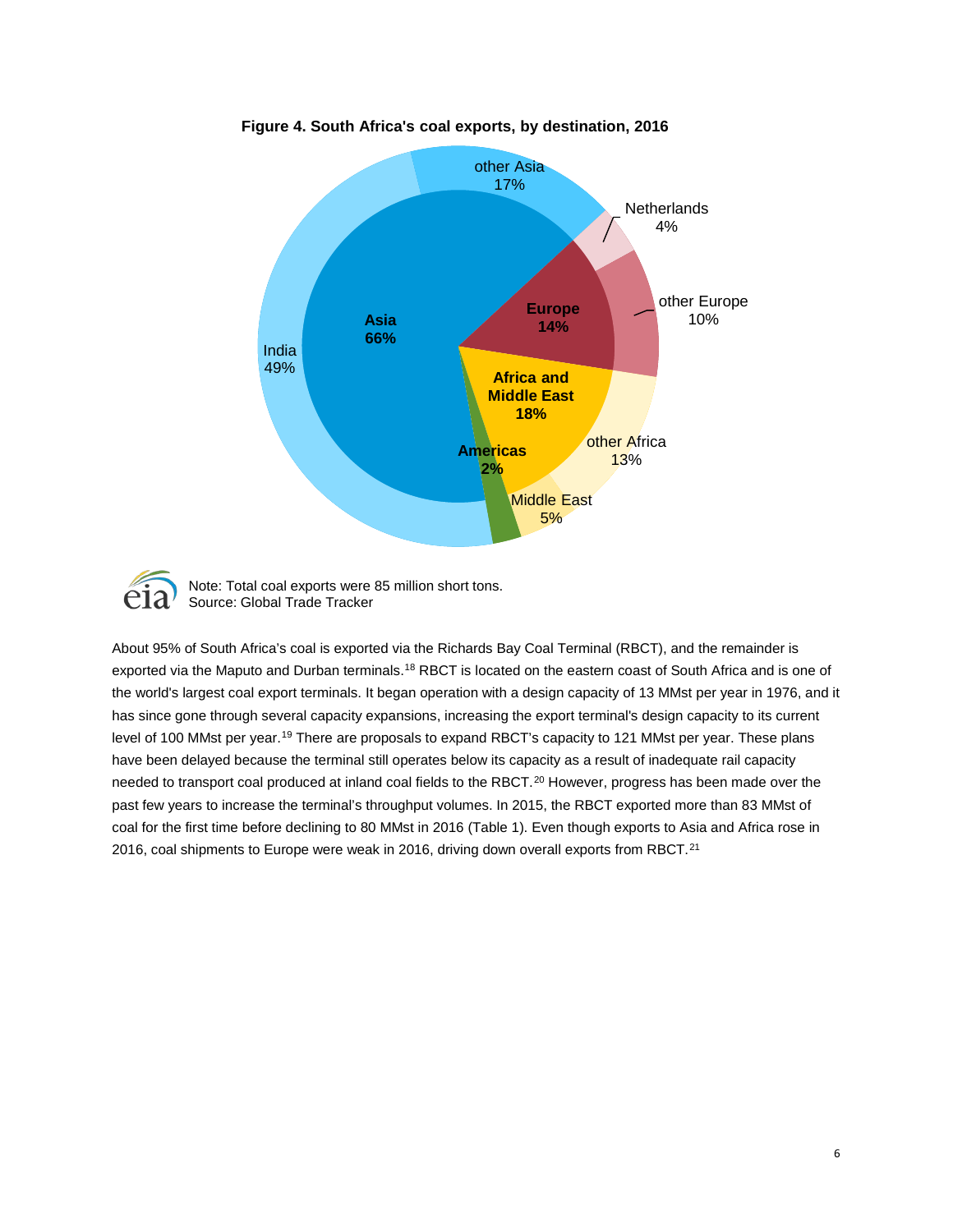| Year                                        | <b>Coal shipped</b> |
|---------------------------------------------|---------------------|
| 2011                                        | 72 Z                |
| 2012                                        | 75.3                |
| 2013                                        | 77 4                |
| 2014                                        | 78.6                |
| 2015                                        | 83.1                |
| 2016                                        | 80.0                |
| Source: Richards Bay Coal Terminal, Reuters |                     |

### **Table 1. Richards Bay Coal Terminal Shipping Statistics**

million short tons

## **Natural gas**

*South Africa imports natural gas from Mozambique via pipeline to supply Sasol's Secunda synfuel plant and to fuel natural gas-fired power plants. South Africa produces a small volume of natural gas offshore, which is mainly used to supply the Mossel Bay GTL plant.*

In 2016, South Africa produced about 40 billion cubic feet (Bcf) of dry natural gas and consumed nearly 180 Bcf; the difference of 140 Bcf was imported from Mozambique via pipeline (Figure 5). South Africa has very limited proved natural gas reserves but potentially large shale gas resources. Most of South Africa's natural gas is produced from the maturing offshore F-A field and South Coast Complex fields and sent to the GTL facility in Mossel Bay via an offshore pipeline.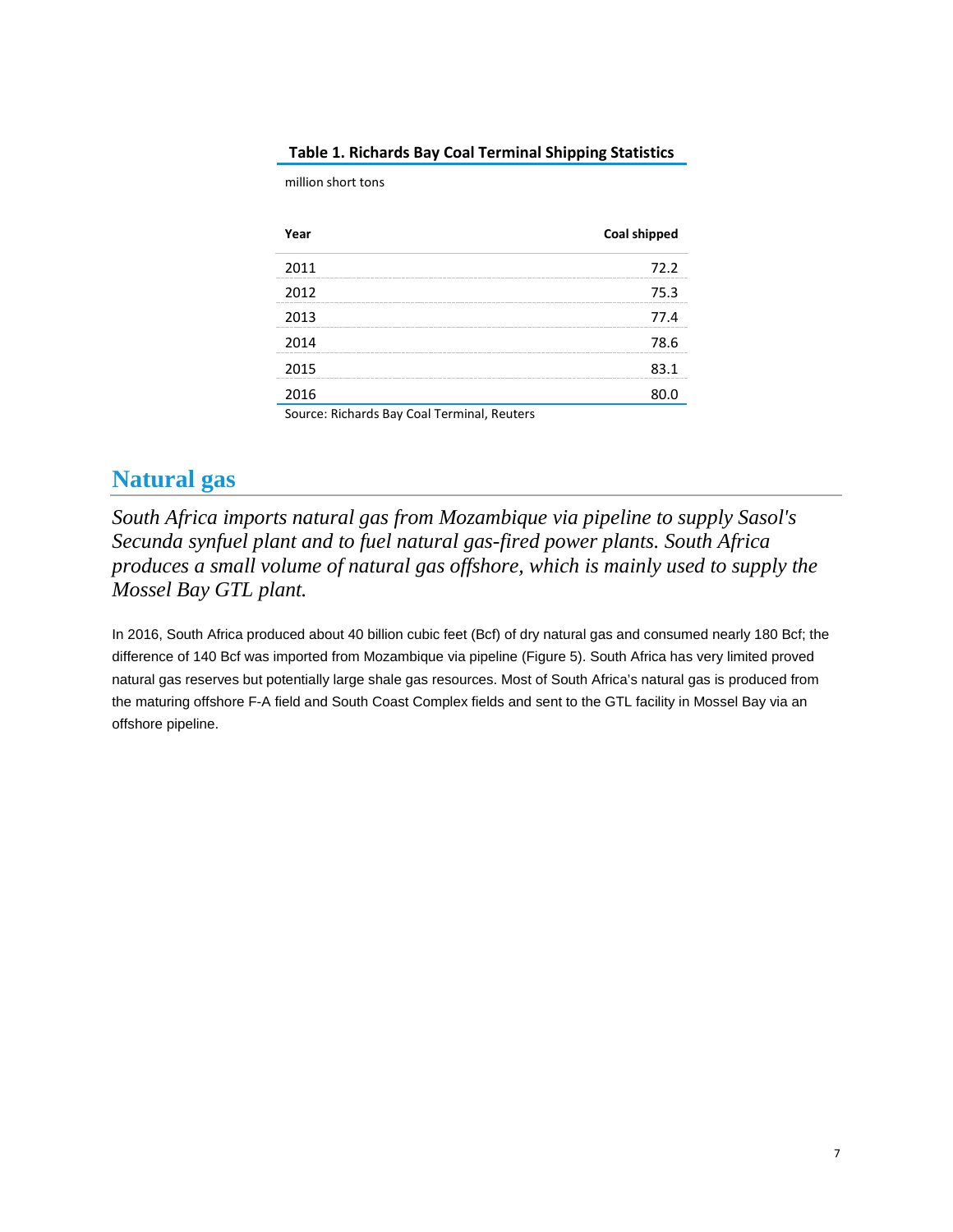

**Figure 5. South Africa's natural gas production and consumption**

PetroSA intended to develop the F-O field, also known as Project Ikhwezi, to sustain natural gas supplies to the GTL facility, although field reserves and production potential have been severely overestimated by the state company.<sup>[22](#page-16-20)</sup> The company plans to tap into nearby prospective areas, such as the E-BK Project, to continue natural gas flows to the GTL plant.<sup>[23](#page-16-21)</sup> One of the most viable opportunities for offshore field development is the Ibhubesi natural gas field, owned by a joint venture of the South African firms Sunbird (the field operator) and PetroSA. The Ibhubesi field holds at least 540 Bcf of recoverable reserves. The field developers aim to finalize a natural gas supply agreement with South Africa's state-owned electricity firm, Eskom, in 2017 and to begin production by 2020 to replace some of the country's diesel-fired power.[24](#page-16-22) Sunbird received the environmental authorization for the Ibhubesi natural gas project in August 2017.[25](#page-16-23)

The government aims for new natural gas production from offshore conventional fields, onshore shale gas developments, regional imports from Mozambique, and potential liquefied natural gas (LNG) imports to reduce the country's reliance on coal in the electricity and industrial sector in the long term. Currently, infrastructure constraints limit the role of natural gas in the country's electricity sector.

South Africa created a new natural gas plan that includes constructing several natural gas-fired power plants and at least two LNG regasification terminals by 2025. South Africa's Department of Energy has proposed building nearly 290 Bcf/y of capacity from two floating LNG import terminals on the eastern side at Richards Bay and the southeastern coast at Port Coega. South Africa reported that it plans to move forward with the bidding process for the facilities in late 2017 and to begin importing LNG by 2020. PetroSA has also considered building a floating regasification facility to supply the Mossel Bay GTL plant in the future.[26](#page-16-24)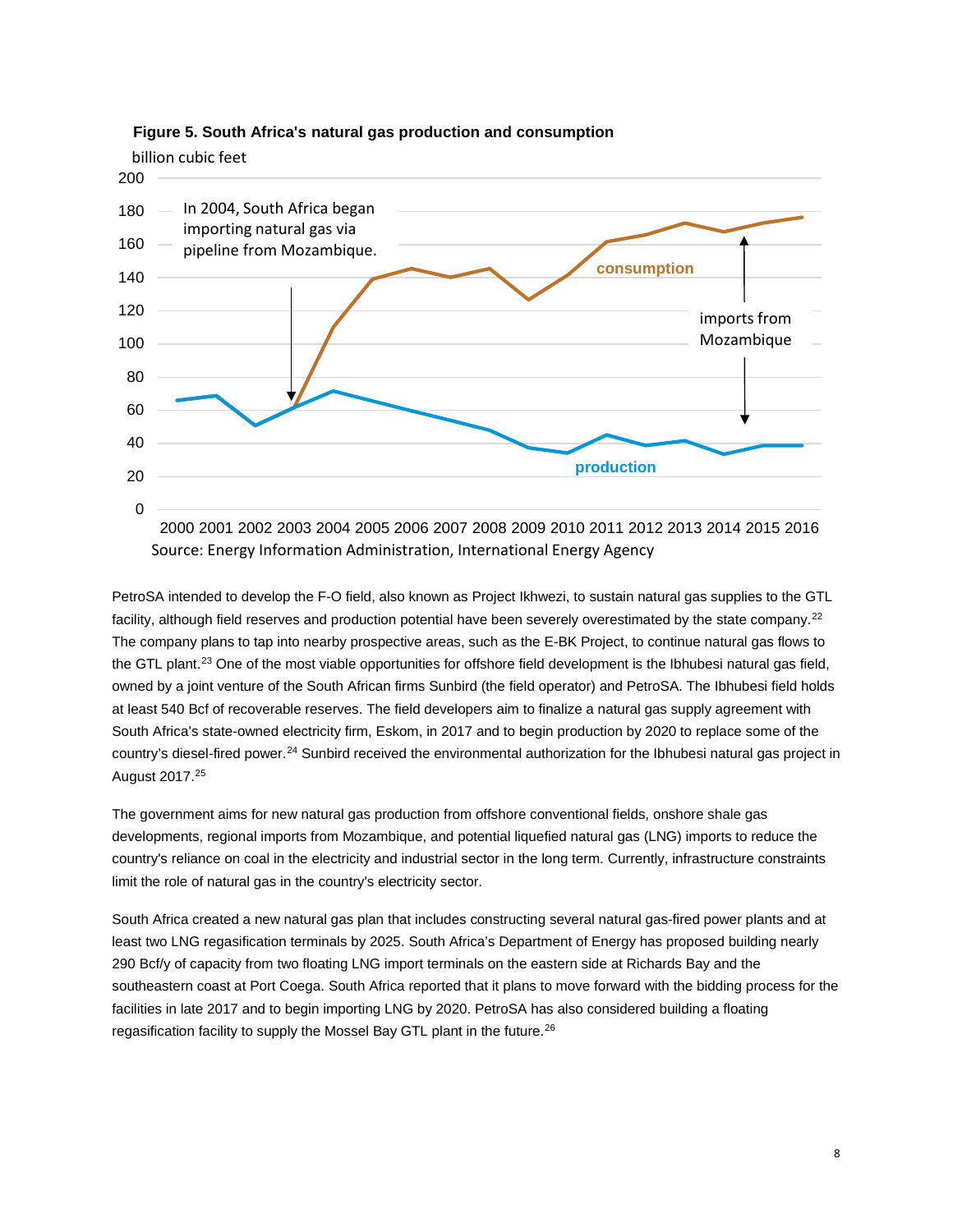## **Shale gas resources**

*EIA estimates that South Africa holds 390 trillion cubic feet of technically recoverable shale gas resources. Environmental concerns led the government to place a moratorium on shale gas exploration from April 2011 to September 2012. Recently, South Africa's government has started to process pending applications for shale exploration permits.* 

According to a [June 2013 report released by EIA,](http://www.eia.gov/analysis/studies/worldshalegas/) South Africa has 390 trillion cubic feet (Tcf) of technically recoverable shale gas resources, making the country the eighth-largest holder of technically recoverable shale gas resources in the world. Technically recoverable resources represent the volumes of oil and natural gas that could be produced with current technology, regardless of oil and natural gas prices and production costs.[27](#page-16-25)

South Africa's shale gas resources are located in the Karoo basin in the Whitehill (211 Tcf), Prince Albert (96 Tcf), and Collingham (82 Tcf) formations. EIA lowered its estimate from 485 Tcf to 390 Tcf in the most recent report because the prospective area for the three shale formations in the Karoo basin was reduced by 15%. The Whitehill Shale's recovery rate and resource estimates were also reduced because of the geologic complexity, according to the report.

Environmental concerns regarding water usage and hydraulic fracturing, one of the processes used to facilitate the extraction of shale gas, led the government to enact a moratorium in April 2011 on issuing exploration licenses for shale gas exploration. The moratorium was lifted in September 2012 after a government-funded study recommended that it was safe to continue shale gas exploration. In June 2015, South Africa's Minister of Mineral Resources enacted technical regulations to govern petroleum exploration, particularly standards for shale gas exploration and hydraulic fracturing. These regulations balance the economic opportunity of shale gas development to improve the country's energy security against environmental concerns.<sup>[28](#page-16-26)</sup> South Africa approved shale gas development in the Karoo basin in early 2017. However, the government's regulations were contested and declared invalid by the Eastern Cape's High Court.<sup>[29](#page-16-27)</sup> Petroleum Agency South Africa (PASA) had announced it would start processing existing applications for exploration permits in late 2017, although drilling for shale gas could face delays.<sup>[30](#page-16-28)</sup>

## **Gas-to-liquids (GTL)**

The GTL plant at Mossel Bay was commissioned in 1992 and is one of the largest in the world. PetroSA operates the plant, in addition to the offshore gas fields that provide the fuel. The plant has the capacity to process 45,000 b/d of liquid fuels through a Fischer-Tropsch Process, where natural gas is converted to synthetic liquid fuels. The plant produces several synthetic liquid fuels, of which more than half is unleaded petrol (motor gasoline) and the remainder includes: paraffin (kerosene), diesel, propane, liquid oxygen and nitrogen, distillates, eco-fuels, process oils, and alcohols.[31](#page-16-29)

The Mossel Bay GTL refinery has operated well below its nameplate capacity for several years and produced less than 22,000 b/d in 2016 because of insufficient natural gas supplies.<sup>[32](#page-16-30)</sup> As a medium-term solution to keeping the GTL plant operating, PetroSA installed a condensate splitter in 2016 and can process about 18,000 b/d of heavy liquid condensates in addition to natural gas.<sup>[33](#page-16-31)</sup>

## **Natural gas pipelines**

Natural gas from Mozambique is imported through a 535-mile pipeline and transported to Sasol's Secunda synfuels plant. Sasol, the South African government, and the government of Mozambique own the pipeline through a joint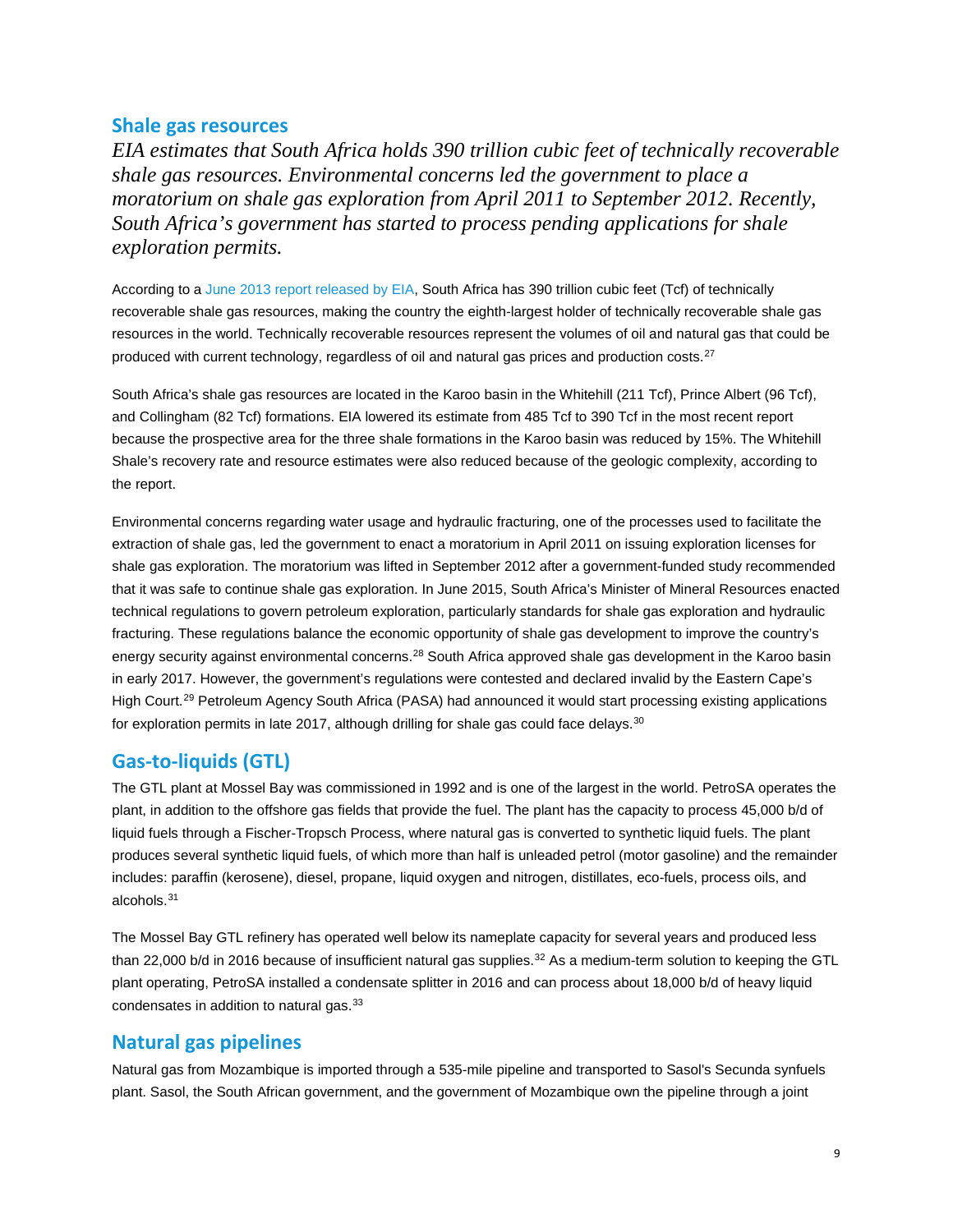venture, ROMPCO (the Republic of Mozambique Pipeline Investments Company). [34](#page-16-32) The pipeline has a peak capacity of 550 million cubic feet per day of natural gas and was part of a \$1.2 billion natural gas project started in 2004.[35](#page-16-33) The pipeline has expanded its capacity in recent years to accommodate growing natural gas markets in both Mozambique and South Africa.

Two proposals are pending for a natural gas pipeline that would run from Mozambique's Rovuma basin in its northeastern province Cabo Delgado to demand centers in South Africa. SacOil Holdings, a South Africa-based oil and natural gas company; the Mozambican national oil company; a consortium of Mozambican private sector companies; and China National Petroleum Corporation's (CNPC's) subsidiary, China Petroleum Pipeline Bureau (CPP), signed a cooperation agreement in March 2016 and are studying the possibility of constructing the \$6 billion, 1,615-mile African Renaissance Pipeline. CPP would provide 70% of the funding from Chinese financial firms. The second project is the Gasnosu Pipeline, proposed by the Mozambican state oil company and South African firm, Gigajoule, and supported by South African utility Eskom.<sup>[36](#page-16-34)</sup> Several significant gas discoveries have been made in Mozambique's northeastern Rovuma Basin over the past few years. South Africa is a viable market for Mozambique's future production given South Africa's limited proved gas reserves and its need to sustain production at its GTL plant. However, both proposed pipelines involve long distances and high capital costs, current LNG regasification proposals are likely to be more economically competitive in the near term.

# **Petroleum and Other Liquids**

*South Africa has small amounts of proved crude oil reserves, and the country's crude oil production is very small. Synthetic fuels, derived from coal and natural gas, account for about 86% of the country's domestic petroleum liquids production.*

According to the *Oil & Gas Journal*, South Africa has proved crude oil reserves of 15 million barrels.[37](#page-16-35) All of the proved reserves are located offshore in southern South Africa in the Bredasdorp Basin and off the west coast of the country near the maritime border with Namibia. South Africa's petroleum and other liquids (total oil) production was about 134,000 barrels per day (b/d) in 2016 (Figure 6). Synthetic fuels, derived from coal and natural gas, accounted for about 86% of the country's domestic petroleum supply. Less than 5,000 b/d of crude oil and lease condensate is produced at the Oribi and Oryz fields operated by PetroSA. The country's crude oil and lease condensate production continues to decline as oil fields mature and as no commercially viable discoveries have been made. Refining gains accounted for about 10% of domestic petroleum liquids supplies.

South Africa's deepwater offshore Orange Basin near Namibia is believed to hold substantial oil and natural gas resources, although limited exploration activity has occurred in the area. In 2009, Shell acquired exploration rights over a large block in the basin. Shell obtained an environmental authorization for exploration drilling in 2015. However, the company is years away from potentially producing any commercial reserves.<sup>[38](#page-16-36)</sup>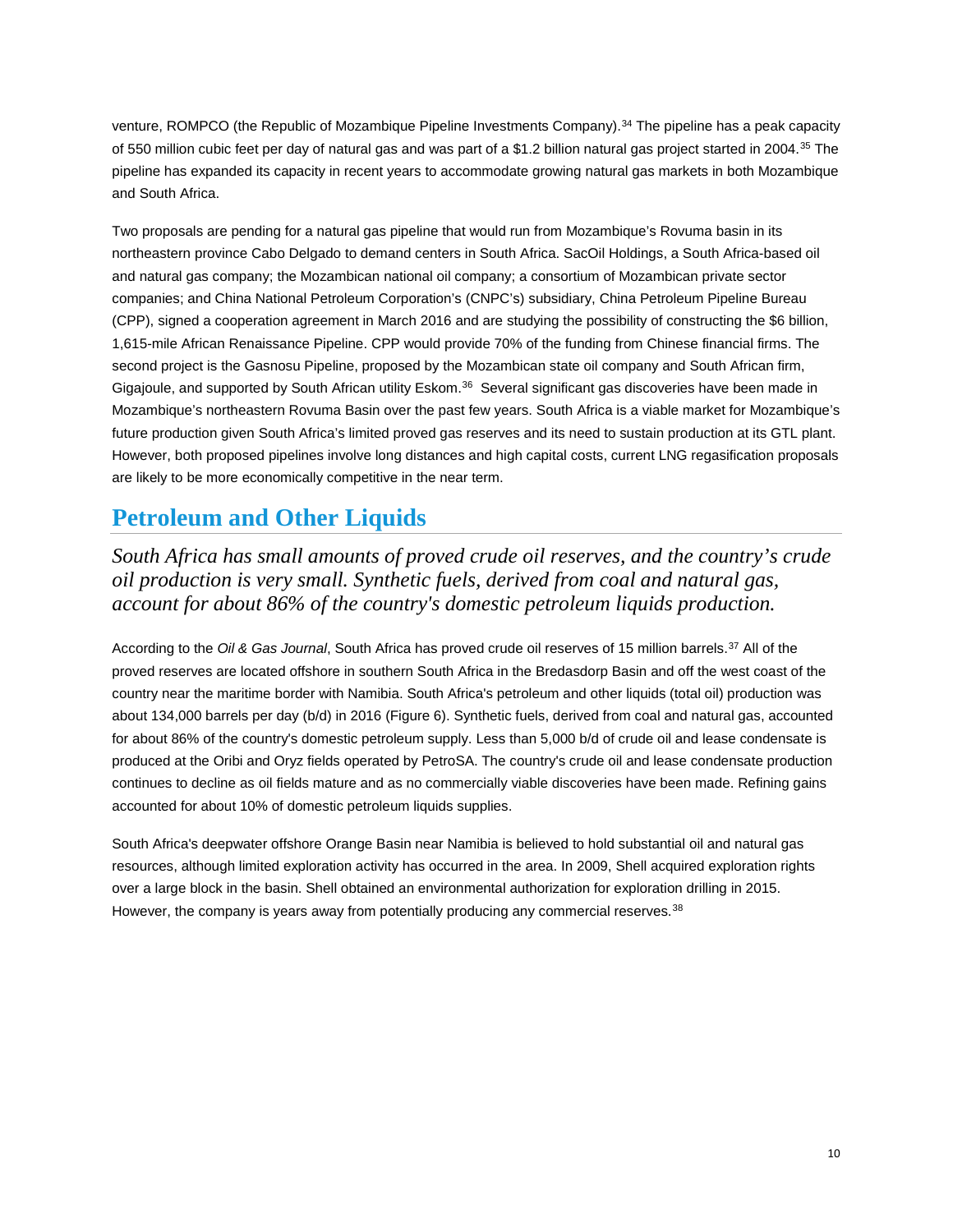

### **Figure 6. Petroleum and other liquids production and consumption in South Africa**

# **Downstream**

*South Africa consumes the second-largest amount of petroleum in Africa, behind Egypt. The petroleum consumed in South Africa comes mostly from its domestic refineries that import crude oil and its CTL and GTL plants. South Africa imports crude oil mostly from OPEC countries in the Middle East and West Africa.*

EIA estimates that South Africa's petroleum consumption was 691,000 b/d in 2016. The petroleum products consumed in South Africa come mostly from its domestic refineries that import crude oil and its CTL and GTL plants. The country also imports an increasing amount of petroleum products because overall oil consumption continues to rise. In 2016, South Africa imported an estimated 155,000 b/d of petroleum products, mostly from Asia and the Middle East, according to Global Trade Tracker (GTT).[39](#page-16-37)

The South African government is considering a policy to encourage greater use of liquefied petroleum gas (LPG) in the residential, commercial, and industrial sectors to diversify fuel sources and provide low-income households with more affordable and cleaner-burning fuels.<sup>[40](#page-16-38)</sup> A few LPG processing and storage facilities are set to come online in Saldanha Bay and Richards Bay during the next few years to meet the country's rising demand for this product.<sup>[41](#page-16-39)</sup>

## *Refining*

South Africa has the second-largest crude oil distillation capacity in Africa at 493,000 b/d, surpassed only by Egypt, according to the OGJ January 2017 estimates (Table 2). $^{42}$  $^{42}$  $^{42}$  The government has proposed plans to implement new, tighter fuel standards that would require upgrades at all refineries. However, because of low returns on investment, refinery operators have yet to upgrade their facilities. The new fuel standards will raise refiners' operational costs. The government's initial deadline to upgrade the refineries was July 2017, but this target has been delayed indefinitely.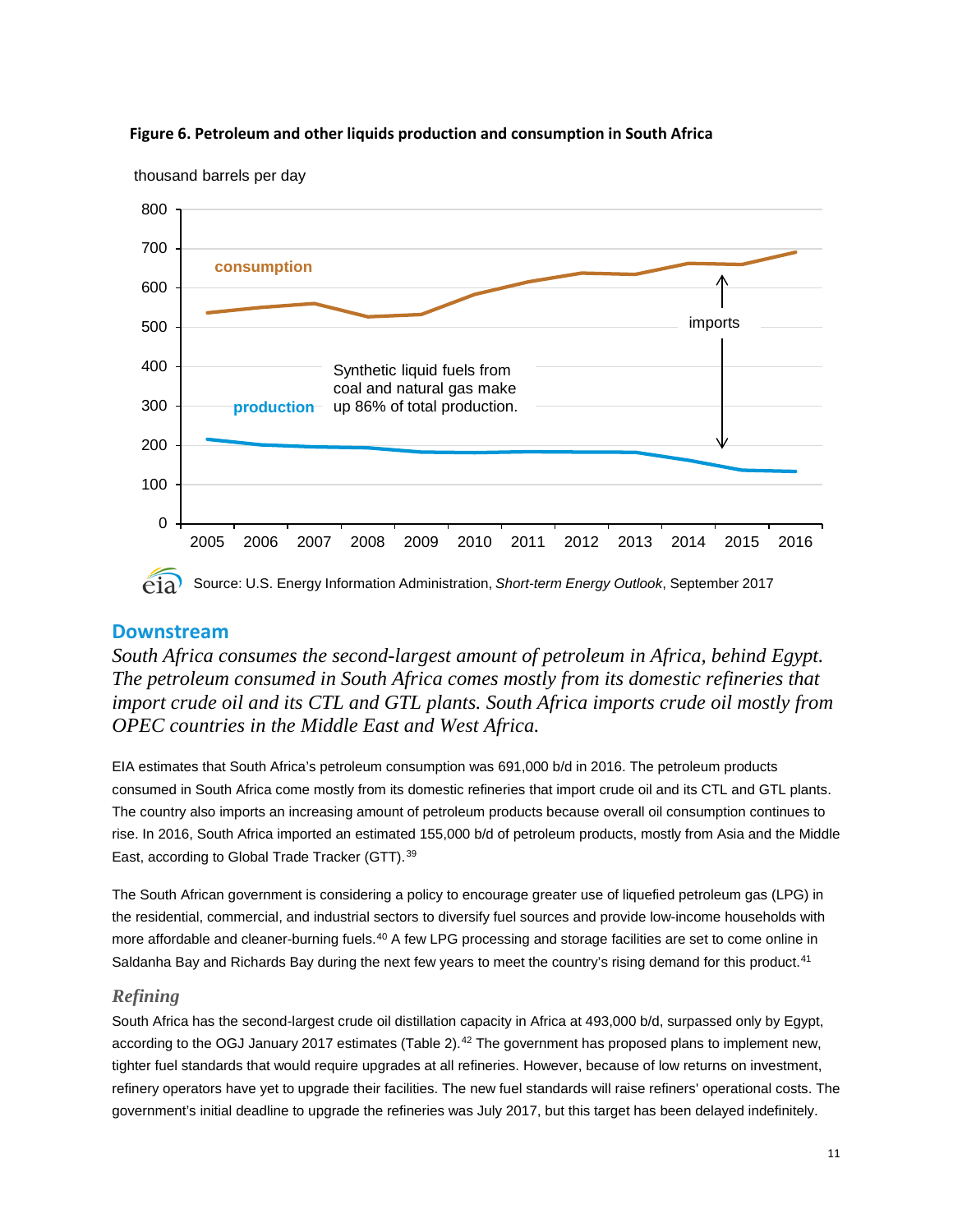South Africa imports oil products to make up for the country's widening supply shortfall. South Africa's Department of Energy and the South African Petroleum Industry Association (SAPIA) have been discussing a cost-recovery program for the refineries since 2015.[43](#page-16-41)

PetroSA and Chinese national oil company, Sinopec, considered building a new refinery in 2012, but they canceled the project based on high capital cost. In March 2017, Sinopec announced that it planned to purchase a 75% share in Chevron's refinery in Cape Town. The Chinese national oil company was in discussions with the South African government, whose main concern is to continue operations and upgrade the refinery to meet the new fuel standards. [44](#page-16-42) However, the minority stakeholder of Chevron's downstream assets in South Africa prevented the acquisition deal from moving forward. Swiss-based oil trading company, Glencore, then decided to acquire these assets in October 2017, although the bid is under review. [45](#page-16-43)

| Table 2. South African Crude Oil Refinery Capacity |                                                       |           |                |  |
|----------------------------------------------------|-------------------------------------------------------|-----------|----------------|--|
| Refinery                                           | Company                                               | Location  | Capacity (b/d) |  |
| Sapref                                             | Shell and BP PLC Petroleum                            | Durban    | 170,000        |  |
| <b>F</b> nref                                      | Engen Petroleum                                       | Durban    | 135,000        |  |
| Chevref                                            | Caltex Oil SA (Chevron)                               | Cape Town | 100,000        |  |
| Natref                                             | <b>National Petroleum</b><br>Refiners of South Africa | Sasolburg | 88,000         |  |
| Total                                              |                                                       |           | 493,000        |  |

Source: *Oil & Gas Journal*, January 2017

#### *Crude oil imports*

In 2016, South Africa imported 416,000 b/d of crude oil, according to GTT data. South Africa imports crude oil mostly from OPEC countries, namely Saudi Arabia (38%), Nigeria (29%), and Angola (19%) (Figure 7).

South Africa's top oil supplier has shifted from Iran to Saudi Arabia in recent years. In 2011, Iran was South Africa's largest crude oil supplier, accounting for about 27% of South Africa's total crude oil imports.<sup>[46](#page-16-44)</sup> But in 2012, South Africa's crude oil imports from Iran dropped because of U.S. and European Union (EU) sanctions against Iran. U.S. sanctions, directed toward foreign financial institutions that facilitate oil-related transactions with the Central Bank of Iran, entered into full force in July 2012. To avoid the sanctions, Iranian crude oil importers had to show or pledge significant reductions in their Iranian crude oil purchases to receive a 180-day renewable exemption. South Africa halted Iranian crude oil imports before the July 2012 deadline and was granted exemptions. South Africa has not resumed imports from Iran despite the sanctions on Iran being lifted in 2016. The country continues to substitute Iranian imports with supplies from Saudi Arabia, Nigeria, Angola, and other countries.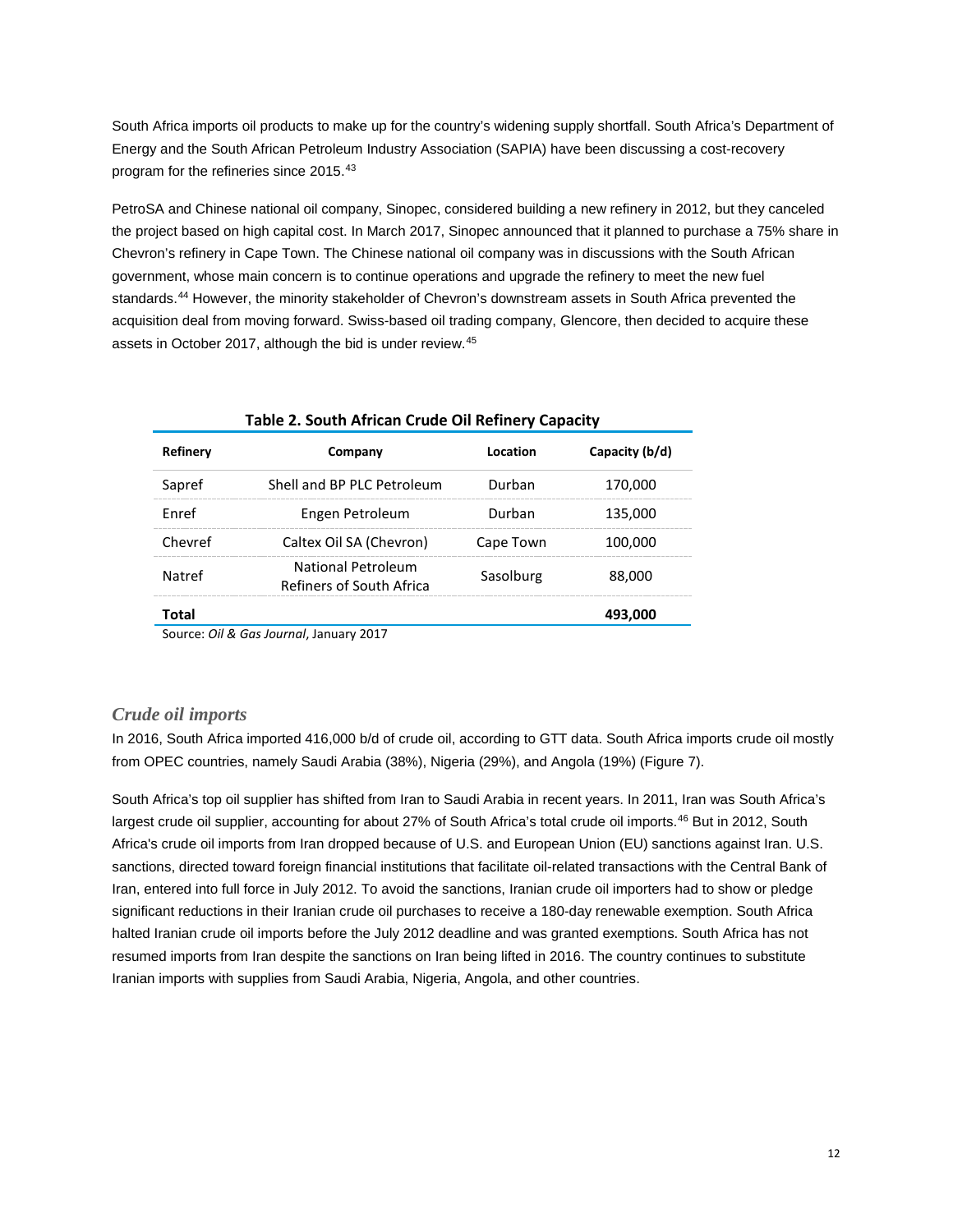

### **Figure 7. South Africa's crude oil and condensate imports, by country of origin, 2016**



Note: Total crude oil and condensate imports were 416,000 barrels per day. Source: Global Trade Tracker

# **Electricity**

*After experiencing chronic power shortages for several years, in 2016, South Africa had a power capacity surplus as a result of new capacity commissioned by both public and private sectors and of weaker electricity demand. South Africa intends to diversify its electricity generation portfolio to include cleaner-burning fuels such as natural gas and renewable energy.*

South Africa's electricity generation has declined overall from 2007 to 2016 by more than 4% as a result of economic weakness, downward pressures on commodity markets, inadequate fuel supply and capacity to meet demand, and rising electricity costs. Gross electricity generation was around 250 Terawatthours (TWh) in 2015 and 2016.[47](#page-16-45)

Eskom supplies approximately 90% of South Africa's electricity, and the remainder comes from independent power producers (IPPs) and imports.<sup>[48](#page-16-46)</sup> South Africa is a member of the [Southern African Power Pool \(SAPP\),](http://www.sapp.co.zw/) which began in 1996 as the first formal international power pool in Africa, with a mission to provide reliable and economical electricity supply to consumers in SAPP-member countries. Eskom exports electricity to Lesotho, Namibia, Botswana, Zimbabwe, Mozambique, Swaziland, and Zambia, and it imports electricity from Lesotho, Mozambique, Zambia, and Zimbabwe.[49](#page-16-47)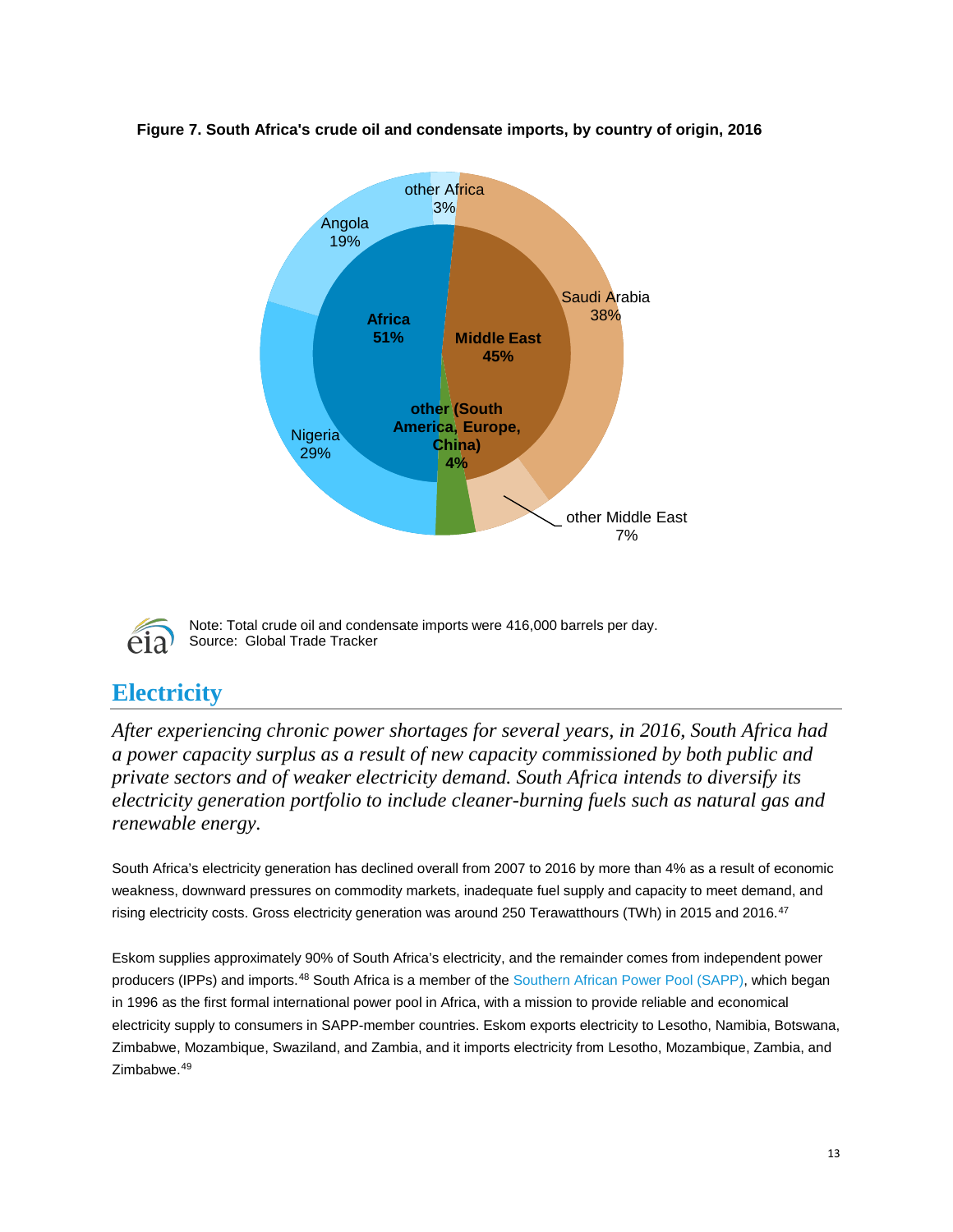South Africa's installed electricity capacity was about 53 gigawatts (GW) in September 2017, although total net maximum capacity (installed capacity minus the amount the power station uses to operate) is lower. Of this capacity, 76% of South Africa's installed electricity capacity is coal-fired, 7% petroleum liquids- or natural gas-fired at open-cycle plants, 7% hydroelectric, 4% nuclear, and 6% from nonhydro renewable energy (Table 3).<sup>[50](#page-16-48)</sup> South Africa plans to diversify its electricity generation mix to ensure greater energy security and reduce its environmental emissions.

South Africa has struggled with a constrained electricity system over the past decade because the margin between peak demand and available electricity supply was extremely narrow. Reserve margins were low because of aging coal-fired power plants, insufficient investment in power infrastructure, and mismanagement of the sector. Load shedding (scheduled power cuts) during peak demand periods occurred frequently between 2013 and 2015, and the lack of electricity security has negatively affected the country's industries and economic growth. However, at close to 90%, South Africa still had one of the highest electrification rates in Africa as of 2016. [51](#page-16-49) South Africa intends to provide electricity access to all households by 2030. [52](#page-16-50)

In response to chronic power shortages and the need to ensure a more diverse fuel supply, South Africa began a procurement program in 2011 to purchase power from renewable sources and lower-emitting energy plants funded by IPPs. This program has added 5 GW of generation capacity to the grid, mostly from facilities fueled by wind, solar, and natural gas. South Africa's capacity target from IPP procurement is 29 GW by 2025.[53](#page-16-51)

In 2015, South Africa's Department of Energy released a natural gas plan to develop the country's natural gas infrastructure and to meet increasing demand with future LNG imports and indigenous production. Underlying the plan is the construction of 3.7 GW of new natural gas-fired capacity through the IPP program by 2025. Most of the capacity is expected to be sourced from LNG. The government expects to issue a request for proposal for companies to bid on development of LNG and associated natural gas-fired power plants by 2018.<sup>[54](#page-16-52)</sup>

South Africa's renewable energy industry is small, but the country has expanded its renewable electricity capacity through the IPP Procurement Program. IPPs added 3.3 GW of renewable capacity to the grid between 2011 and early 2017. Eskom also completed its new Ingula hydroelectric facility with 1.3 GW of capacity in 2017.<sup>[55](#page-16-53)</sup> As part of its Integrated Energy Plan, South Africa aims to commission 17.8 GW of renewable energy capacity by 2030, in line with its overall goal to lower carbon emissions and to diversify the fuels portfolio for power generation. [56](#page-16-54)

Eskom is also increasing its own production capacity by building more efficient coal-fired units and converting some diesel-fired power stations to more efficient natural gas-fired combined-cycle units. Eskom is developing the country's first massive supercritical coal-fired power plants–Medupi and Kusile–with a combined installed capacity of nearly 10 GW from 12 units. The plants are coming online in stages. The Medupi plant has brought two units online, and the Kusile facility has brought one unit online (combined 2.4 GW of installed capacity) since 2015. The other units of these two plants are slated to be online by 2022. Although the government has discussed decommissioning several of its old coal-fired units as new plants come online, Eskom plans to study each facility to determine the best course of action.<sup>[57](#page-16-55)</sup>

Recent plant additions have resulted in a surplus power capacity in South Africa. Overall plant availability was back up to 77% from lows of about 70% in 2015. The government aims to improve plant maintenance and raise the electricity availability factor to 80% by 2020.[58](#page-16-56)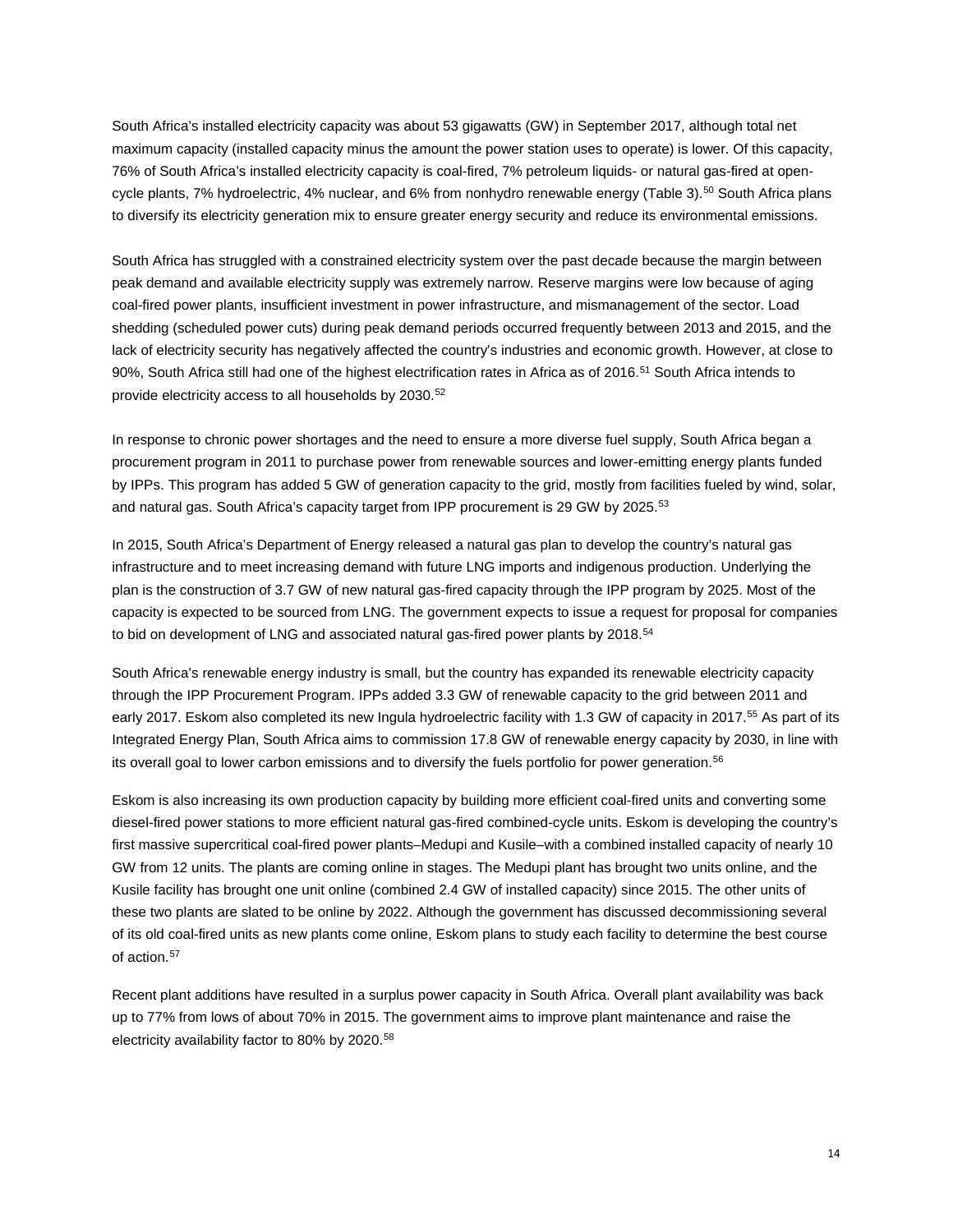| <b>Coal-fired plants</b>                            |       | Hydroelectricity                   |                |
|-----------------------------------------------------|-------|------------------------------------|----------------|
| Arnot                                               | 2,352 | <b>Conventional hydro stations</b> |                |
| Camden                                              | 1,561 | Gariep                             | 360            |
| Duvha                                               | 3,600 | Vanderkloof                        | 240            |
| Grootvlei                                           | 1,180 | Pumped storage schemes             |                |
| Hendrina                                            | 1,893 | Drakensberg                        | 1,000          |
| Kendal                                              | 4,116 | Palmiet                            | 400            |
| Komati                                              | 990   | Ingula                             | 1,332          |
| Kriel                                               | 3,000 | Other hydropower stations          |                |
| Lethabo                                             | 3,708 | Colley Wobbles                     | 42             |
| Majuba                                              | 4,110 | <b>Second Falls</b>                | 11             |
| Matimba                                             | 3,990 | <b>First Falls</b>                 | 6              |
| Matla                                               | 3,600 | <b>Ncora</b>                       | $\overline{2}$ |
| Tutuka                                              | 3,654 | Other renewable energy stations    |                |
| <b>Medupi (operational)</b>                         | 1,588 | Sere Wind Facility                 | 100            |
| <b>Kusile (operational)</b>                         | 800   |                                    |                |
| Gas/liquid turbine stations                         |       | <b>Nuclear</b>                     |                |
| Acacia                                              | 171   | Koeberg                            | 1,940          |
| Port Rex                                            | 171   |                                    |                |
| Ankerlig                                            | 1,338 |                                    |                |
| Gourikwa                                            | 746   |                                    |                |
| Independent Power Producers (IPPs) <sup>2</sup>     |       | 5,027                              |                |
| total installed capacity (existing)                 |       | 53,028                             |                |
| <b>Eskom planned capacity additions (Medupi and</b> |       |                                    |                |
| <b>Kusile</b> )                                     |       | 7,176                              |                |

**Table 3. South Africa's power stations and installed capacity1 (unit: megawatts)**

<sup>1</sup> The table provides installed capacity, which is higher than the country's actual total net maximum capacity.

<sup>2</sup> Capacity among IPP-owned power stations represents total installed capacity owned by independent companies. All other power plants in the table are owned by Eskom, South Africa's state-owned utility company. Source: Eskom Integrated Report, March 2017; Eskom media reports.

# **Notes**

• Data presented in the text are the most recent available as of October 27, 2017.

• Data are EIA estimates unless otherwise noted.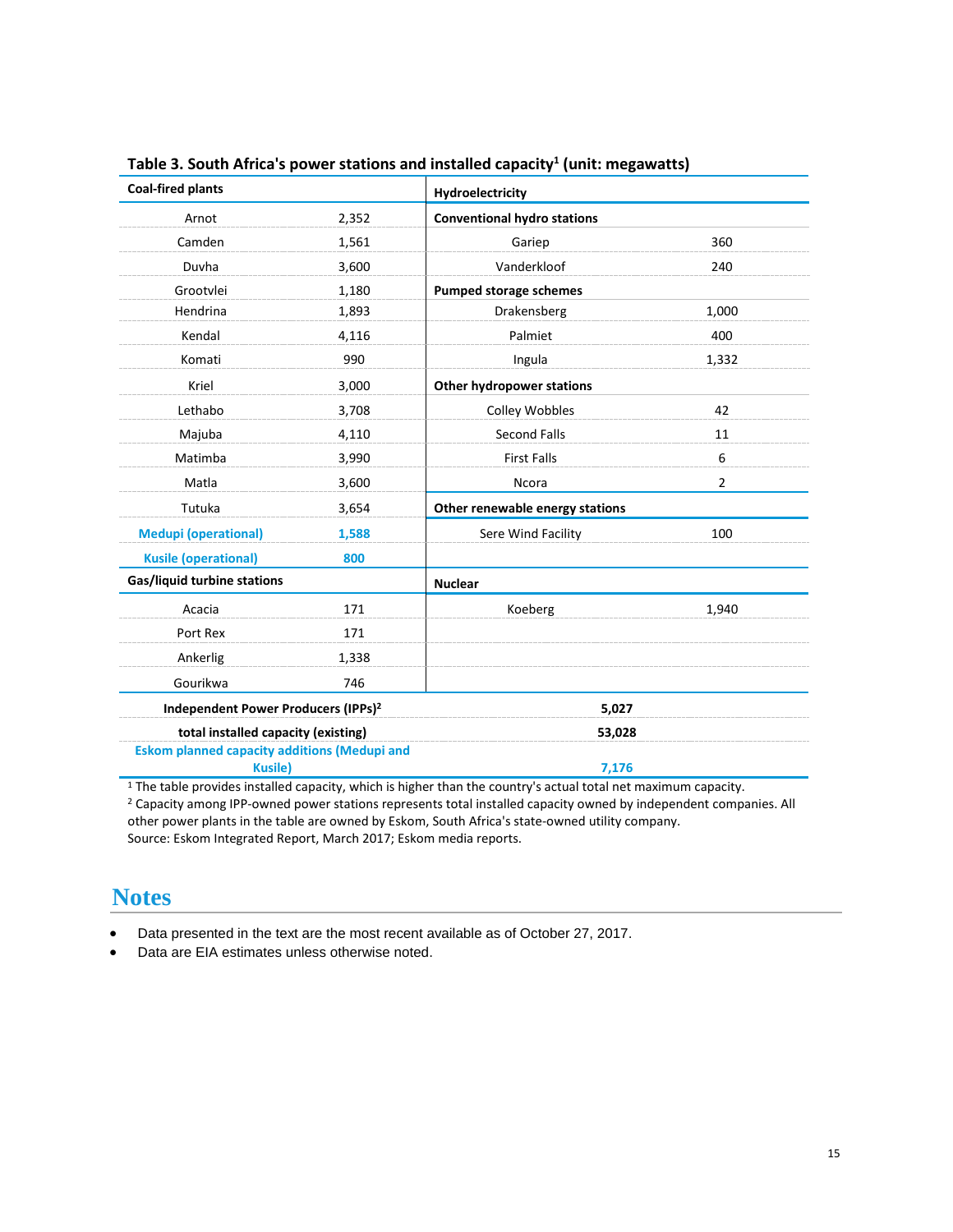# **Endnotes**

 $\overline{\phantom{a}}$ 

<sup>10</sup> Energy Information Administration, International Energy Statistics; BP Statistical Review of World Energy 2017.

<sup>11</sup> Railway Technology webzine, ["South Africa: investing in a new era of rail"](http://www.railway-technology.com/features/featuresouth-africa-investing-in-a-new-era-of-rail-4568871/), May 11, 2015; Independent Online, ["Transnet gets going on coal line expansion"](https://www.iol.co.za/business-report/companies/transnet-gets-going-on-coal-line-expansion-2045577), July 15, 2016.

<sup>12</sup> International Energy Agency, Medium-Term Coal Market Report 2015, page 127.

<sup>13</sup> Medium-Term Coal Market Report 2016, pages 112-113.

<sup>14</sup> Eskom, ["Eskom's Medupi Unit 5 achieves Commercial Operation ahead of schedule"](http://www.eskom.co.za/news/Pages/Aprl3.aspx), April 3, 2017; The Citizen, ["Eskom connects Medupi Power Station Unit 4 into national grid"](https://citizen.co.za/news/south-africa/1531189/eskom-connects-medupi-power-station-unit-4-national-grid/), June 1, 2017; Eskom, ["Unit 1 of Kusile](http://www.eskom.co.za/news/Pages/Augg30.aspx) power [station brought into full commercial operation, bringing further stability to the power grid"](http://www.eskom.co.za/news/Pages/Augg30.aspx), August 30, 2017.

<sup>15</sup> Sasol official website, <u>Sasol Facts</u>, 2012-2013, page 31; World Coal Institute, <u>Coal: Liquid Fuels</u>, October 2006, page 6; National Energy Technology Laboratory, [Commercial Use of Fischer-Tropsch Synthesis, Sasol](https://www.netl.doe.gov/research/coal/energy-systems/gasification/gasifipedia/sasol) (accessed September 2017).

<sup>16</sup> Creamer Media's Engineering News, ["Sasol decelerates Project Mafutha pending carbon capture, refinery clarity"](http://www.engineeringnews.co.za/article/sasol-decelerates-project-mafutha-pending-carbon-capture-refinery-clarity-2010-09-13/rep_id:4136), September 13, 2010.

<sup>17</sup> Global Trade Tracker (accessed September 2017).

<sup>18</sup> International Energy Agency, Medium-Term Coal Market Report 2016, page 113; Medium-Term Coal Market Report 2015, page 128.

<sup>19</sup> [Richards Bay Coal Terminal website](https://www.rbct.co.za/) (accessed September 2017).

<sup>20</sup> International Energy Agency, Medium-Term Coal Report 2016, page 113; Creamer Media's Mining Weekly, ["Richards Bay Coal Terminal sets new 75.4Mt export record"](http://www.miningweekly.com/article/richards-bay-coal-terminal-sets-new-754mt-export-record-2016-01-19), January 19, 2016.

21 Richards Bay Coal Terminal, [Media Engagement Session 2017,](https://www.rbct.co.za/wp-content/uploads/2017/02/January-2017-Media-Brief-rev6d.pdf) slides 14 and 16; Reuters, "South Africa's [Richards Bay misses 2016 coal export target"](http://af.reuters.com/article/investingNews/idAFKBN15F0MA), January 31, 2017; Richards Bay Coal Terminal, [Media Engagement](https://www.rbct.co.za/wp-content/uploads/2017/02/January-2017-Media-Brief-rev6d.pdf)  [Session 2017,](https://www.rbct.co.za/wp-content/uploads/2017/02/January-2017-Media-Brief-rev6d.pdf) slides 14 and 16.

 $^{22}$  Newsbase, AfrOil, "PetroSA's financial missteps come under parliamentary microscope", March 21, 2017, page 4.  $^{23}$  Newsbase, AfrOil, "South Africa strikes Russian deal", September 12, 2017, pages 5-6; IHS Energy, Plays and Basins, Energy Technical Report, "PetroSA looking to farm out an equity stake in three fields within Block 9 in

addition to looking for exploration partners for the northern and southern portion of the block", September 8, 2017. <sup>24</sup> Creamer Media's, Mining Weekly, "New African owners of Ibhubesi gas prospect aim to settle Ankerlig supply deal

<sup>25</sup> IHS Energy, Plays and Basins, Energy Technical Report, Sunbird Energy Holdings Pty Ltd receives environmental authorization for the development of the Ibhubesi gas field", August 25, 2017.

<sup>26</sup> IHS Energy, LNG Import Outlook: South Africa, December 7, 2016.

<sup>27</sup> Energy Information Administration[, Technically Recoverable Shale Oil and Shale Gas Resources,](https://www.eia.gov/analysis/studies/worldshalegas/archive/2013/pdf/fullreport_2013.pdf) June 2013, page 15 and section XIX.

<sup>28</sup> South Africa, Department of Mineral Resources, Government Gazette, Regulations for Petroleum Production and [Exploration,](https://www.gov.za/sites/www.gov.za/files/38855_rg10444_gon466.pdf) June 3, 2015.

<sup>29</sup> Newsbase, AfrOil, "South African ruling knocks back fracking", October 24, 2017, page 10.

<sup>30</sup> Newsbase, AfrOil, "South Africa finally approves Karoo shale gas drilling", April 4, 2017, pages 8-9; "High hopes for South African shale", June 13, 2017, page 10; "South Africa fracking license move is close", July 11, 2017, page 21. <sup>31</sup> PetroSA[, Operations and Refinery](http://www.petrosa.co.za/innovation_in_action/Pages/Operations-and-Refinery.aspx) (accessed September 2017).

<sup>32</sup> PetroSA, Integrated Annual Report 2016, page 51.

33 International Energy Agency, Oil Market Report 2017, page 93; Creamer Media's Engineering News, "In bid to [revive GTL refinery, PetroSA plans gas-to-condensate swing"](http://www.engineeringnews.co.za/article/in-bid-to-revive-gtl-refinery-petrosa-plans-gas-to-condensate-swing-2016-11-18/), November 18, 2016.

34 Sasol, Media Center, ["Mozambique Gas Pipeline in US\\$210 Million Expansion"](http://www.sasol.com/media-centre/media-releases/mozambique-gas-pipeline-us210-million-expansion), November 30, 2015.

<sup>35</sup> Republic of Mozambique Pipeline Investments Company (Pty) Ltd, ["Network Code"](http://www.rompco.co.za/sites/www.rompco.co.za/files/ROMPCO%20Network%20Code%20Dec%202016.pdf), December 21, 2016; United Nations, Africa Renewal Online, "Pipeline benefits Mozambique, South Africa," (October 2007).

<sup>36</sup> Newsbase, AfrOil, "Chinse mission notes Mozambique push", November 29, 2016, page 8; "An alternative to LNG in Mozambique", March 8, 2016, pages4-5; Business Live, ["Mozambique: Conflict in the pipeline"](https://www.businesslive.co.za/fm/fm-fox/2016-03-17-mozambique-conflict-in-the-pipeline/), March 17, 2016;

<span id="page-15-0"></span><sup>1</sup> [BP Statistical Review of World Energy](http://www.bp.com/content/dam/bp/en/corporate/pdf/energy-economics/statistical-review-2017/bp-statistical-review-of-world-energy-2017-full-report.pdf) 2017.

<sup>2</sup> Newsbase, AfrOil, "South Africa finally approves Karoo shale gas drilling", April 4, 2017, pages 8-9; "High hopes for South African shale", June 13, 2017, page 10; "South Africa fracking license move is close", July 11, 2017, page 21.

<sup>&</sup>lt;sup>3</sup> [BP Statistical Review of World Energy](http://www.bp.com/content/dam/bp/en/corporate/pdf/energy-economics/statistical-review-2017/bp-statistical-review-of-world-energy-2017-full-report.pdf) 2017.

<sup>&</sup>lt;sup>4</sup> [BP Statistical Review of World Energy](http://www.bp.com/content/dam/bp/en/corporate/pdf/energy-economics/statistical-review-2017/bp-statistical-review-of-world-energy-2017-full-report.pdf) 2017.<br><sup>5</sup> Eskom, Integrated Report 2017, page 4.

<sup>&</sup>lt;sup>6</sup> Sasol official website[, Operating Business Units, Products](http://www.sasol.com/about-sasol/operating-business-units/mining/products) (accessed August 2017).

<sup>7</sup> Sasol North America, [Gas-to-Liquids Facility](http://sasolnorthamerica.com/gtl) (accessed August 2017); Sasol Integrated Report 2017, page 66. <sup>8</sup> [BP Statistical Review of World Energy](http://www.bp.com/content/dam/bp/en/corporate/pdf/energy-economics/statistical-review-2017/bp-statistical-review-of-world-energy-2017-full-report.pdf) 2017.

<sup>&</sup>lt;sup>9</sup> Eskom, Generation Communication, *Fact Sheet: Coal in South Africa*, (February 2016).

[in 2017"](http://www.miningweekly.com/article/new-african-owners-of-ibhubesi-gas-prospect-aim-to-settle-ankerlig-supply-deal-in-2017-2016-12-15/), December 15, 2016; Offshore Technology, ["Ibhubesi Gas Field, Orange Basin, South Africa"](http://www.offshore-technology.com/projects/ibhubesi-gas-field-orange-basin/) (accessed September 2017).